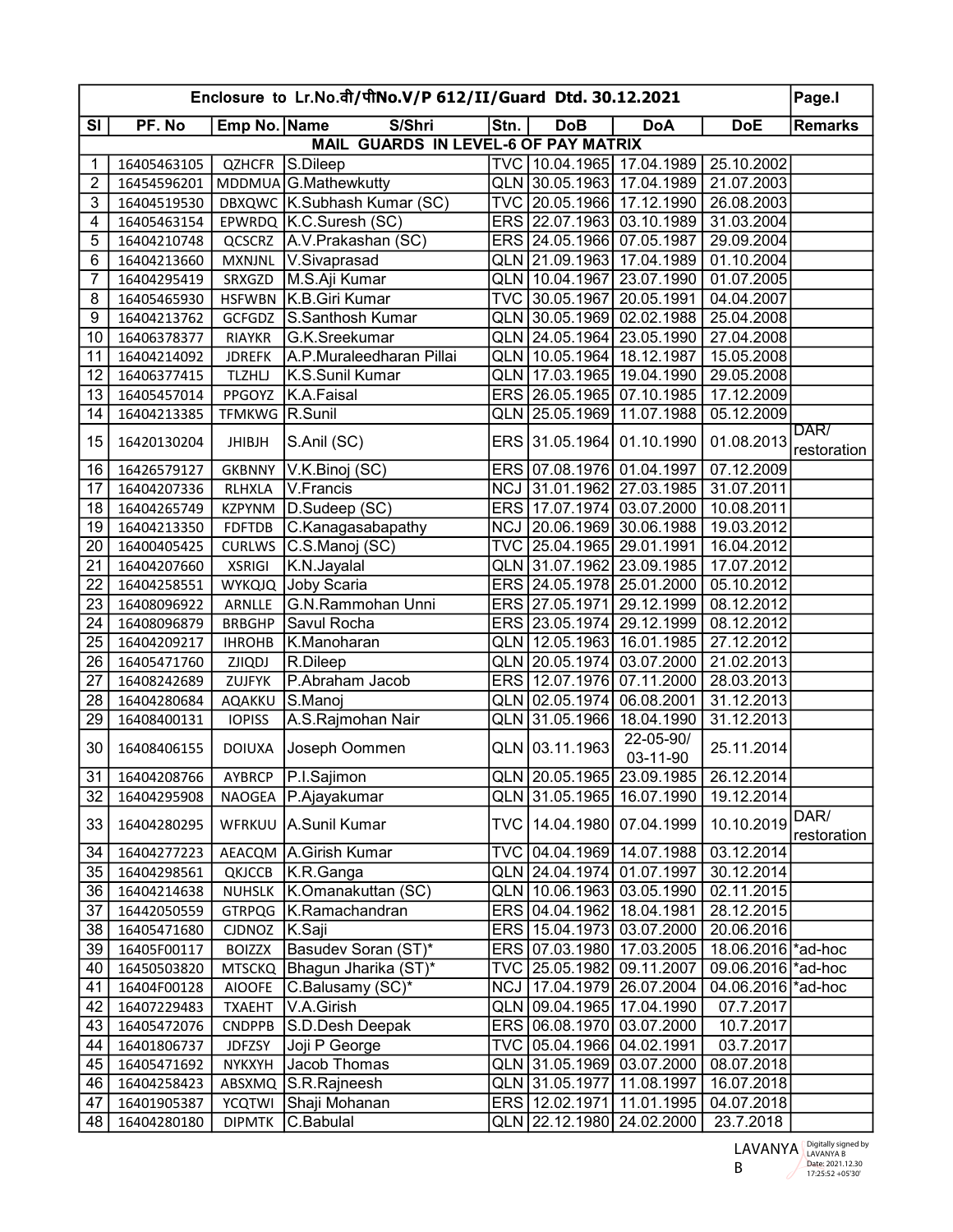|                          |             |               |                          |                         |                 |                           |                        | Page II                                                        |
|--------------------------|-------------|---------------|--------------------------|-------------------------|-----------------|---------------------------|------------------------|----------------------------------------------------------------|
| $\overline{\mathsf{SI}}$ | PF. No      | Emp No. Name  | S/Shri                   | Stn.                    | <b>DoB</b>      | <b>DoA</b>                | <b>DoE</b>             | <b>Remarks</b>                                                 |
| 49                       | 16408F00612 | <b>TJSYDY</b> | Prasanna Kumar Mohapatra | <b>ERS</b>              | 21.01.1976      | 16.06.2008                | 02.07.2018             |                                                                |
| 50                       | 16404F00366 | <b>BTJWRH</b> | Nandakumar Koodathur*    | <b>ERS</b>              | 31.03.1977      | 28.01.2004                | 29.06.2018 ad-hoc      |                                                                |
| 51                       | 16404210712 | <b>PPPPCA</b> | T.P.Unnikrishnan*        |                         | ERS 20.01.1963  | 13.06.1987                | 28.06.2018 ad-hoc      |                                                                |
| 52                       | 16405465965 | AKQZFI        | G.Vijayakumar            |                         | QLN 06.04.1969  | 20.05.1991                | 12.06.2019             |                                                                |
| 53                       | 16404213531 | <b>IHROHB</b> | J.Manomohan (SC)         | <b>TVC</b>              | 25.05.1968      | 28.12.1989                | 04.05.2019             |                                                                |
| 54                       | 16408633824 | YGFEXY        | Abraham Mathew           | QLN                     | 26.03.1977      | 18.11.1996                | 27.06.2019             |                                                                |
| 55                       | 16404F00381 | <b>FWKCGI</b> | C.O.Seejan*              | <b>ERS</b>              | 28.12.1976      | 12-04-04/<br>22-05-04     | 03.03.2020 (DAR/restor | *ad-hoc<br>ation)                                              |
| 56                       | 16404202170 | <b>NAOGEA</b> | C.P.Ajaya Kumar*         | ERS                     | 30.06.1962      | 25-08-81/<br>12-04-87     | 23.04.2019 ad-hoc      |                                                                |
| 57                       | 16404280623 | <b>OWFEKR</b> | Ajesh T Thomas*          | <b>ERS</b>              | 28.09.1979      | 04.08.1999                | 02.05.2019 ad-hoc      |                                                                |
| 58                       | 16404295470 | <b>JCMFID</b> | T.A.Unnikrishnan (SC)*   | <b>ERS</b>              | 20.11.1966      | 26.03.1991                | 23.04.2019 ad-hoc      |                                                                |
| 59                       | 16404040103 | <b>NQFHBT</b> | V.Chelladurai (SC)       | <b>NCJ</b>              | 03.05.1978      | 05.08.2004                | 24.04.2019             |                                                                |
| 60                       | 16450404260 | <b>HNBJGY</b> | K.Udayakumar(SC)         | <b>NCJ</b>              | 13.06.1977      | 04.10.2004                | 23.04.2019             |                                                                |
| 61                       | 16404040075 | NDLEDW        | I.Kanakarajan (SC)       | <b>NCJ</b>              | 08.10.1972      | 04.08.2004                | 24.04.2019             |                                                                |
| 62                       | 16450503200 | YYXBSM        | Harinarayan Meena (ST)   |                         | ERS 10.07.1974  | 03.09.2005                | 01.05.2019             |                                                                |
| 63                       | 00201886289 | <b>MOQJTD</b> | Jitin.P.Nair             | <b>QLN</b>              | 10.06.1973      | 26.05.1994                | 12.06.2019             |                                                                |
| 64                       | 16412F80432 | <b>CLMHGI</b> | Revathy V.S.             |                         | TVC 27.04.1986  | 24.08.2012                | 13.10.2019             |                                                                |
| 65                       | 16412F80434 | <b>XJYYER</b> | Vijaya Veeran.S (SC)     | <b>NCJ</b>              | 15.07.1983      | 21.08.2012                | 12.10.2019             |                                                                |
| 66                       | 16405F00283 | <b>AJMNAX</b> | C.Jobin                  |                         | QLN 25.10.1984  | 23.9.2005                 | 29.12.2019             |                                                                |
| 67                       | 16407F00031 | <b>HEZHTF</b> | Sujeev Kunjusankaran     | <b>TVC</b>              | 25.4.1965       | 08.02.2007                | 21.04.2020             |                                                                |
| 68                       | 16450702143 | <b>FJWQUW</b> | Jayaprakash Anoop        | <b>TVC</b>              | 28.12.1985      | 02.4.2007                 | 28.02.2020             |                                                                |
| 69                       | 16404299991 | ZANPPY        | Gangadhar Oram(ST)       | <b>ERS</b>              | 06.5.1979       | 21.10.2003                | 27.02.2020             |                                                                |
| 70                       | 16404040219 | <b>IEFSJJ</b> | Inigo Sahayavalan.J      | <b>NCJ</b>              | 10.5.1968       | 03.8.2004                 | 26.06.2020             |                                                                |
| 71                       | 16404F00035 | <b>TOFJTH</b> | R.Babu                   | <b>NCJ</b>              | 28.5.1978       | 29.7.2004                 | 26.06.2020             |                                                                |
| $\overline{72}$          | 16404F00370 | <b>RBOMEP</b> | A.Rajesh                 | $\overline{\text{TVC}}$ | 11.5.1976       | 04.4.2004                 | 26.06.2020             |                                                                |
| 73                       | 16404299863 | <b>IJWOEC</b> | Jitrai Murmu<br>(ST)     | <b>ERS</b>              | 04.5.1970       | 14.10.03                  | 28.04.2021             |                                                                |
| 74                       | 16405465986 | <b>ILLSGP</b> | <b>Basil T Kurien</b>    | <b>ERS</b>              | 18.03.1966      | 20.05.1991                | 01.06.2021             |                                                                |
| 75                       | 16405471734 | <b>JUHYRT</b> | P.G.Anil Kumar           | <b>ERS</b>              | 25.04.1977      | 03.07.2000                | 09.06.2021             |                                                                |
| 76                       | 16408F00613 | <b>KUFGIF</b> | Susagar (SC)             | <b>ERS</b>              | 10.08.1981      | 16.06.2008                | 25.06.2021             |                                                                |
| 77                       | 16406F00153 | <b>TDGMPQ</b> | K.S.Rajesh               | <b>TVC</b>              | 27.11.1976      | 04.07.2006                | 01.06.2021             |                                                                |
| 78                       | 16412F80385 | <b>IXUMXL</b> | Krishna Kumar            |                         | ERS 25.01.1986  | 21.08.2012                | 27.06.2021             |                                                                |
| 79                       | 16404296126 |               | HWGNNN Ajith Kumar.A.L   | <b>TVC</b>              | 30.5.1969       | 23.11.1991                | 27.04.2021             |                                                                |
| 80                       | 16450701915 | <b>STJURD</b> | P.J.Praveen              | <b>TVC</b>              | 30.5.1985       | 02.4.2007                 | 19.05.2021             |                                                                |
| 81                       | 16406F00007 | WSGRXJ        | Mangal Singh Jamuda (ST) |                         | TVC 03.10.1969  | 25.01.06                  | 01.06.2021             |                                                                |
| 82                       | 16404281068 | PKJSLJ        | Kanda Bang Singh (ST)    |                         | ERS 19.11.1976  | 14.10.2003                | 28.04.2021             |                                                                |
| 83                       | 16450406450 | <b>AZCUHK</b> | Devanand Kumar (SC)      |                         | ERS 05.4.1980   | 06.10.2004                | 28.04.2021             |                                                                |
| 84                       | 16410F00010 | RYQJGQ        | K.Sunil (SC)             | TVC                     | 30.5.1982       | 12.3.2010                 | 01.06.2021             |                                                                |
| 85                       | 15404513319 | RAUABL        | M R Ramachandran         | <b>NCJ</b>              | 21.5.65         | 27.12.85                  | 09.6.2021/             | <b>IDMT</b> with<br>Shri.A<br>19.11.2021 Karthikeyan<br>, M.Gd |
| 86                       | 16404298470 |               | DKURMB N. Hariharan      |                         | TVC   19.3.1976 | 15.7.1996                 | 01.06.2021             |                                                                |
| 87                       | 16404211637 | <b>BGIYXY</b> | M.G.Manikanta Sudan      |                         | ERS 20.4.1968   | 01.12.1987                | 30.04.2021             |                                                                |
| 88                       | 16405F00282 | RRBAYG        | M.Manumon                |                         | ERS 23.02.1984  | 29.11.2005                | 28.04.2021             |                                                                |
| 89                       | 16404297738 | <b>ETXGIG</b> | Raju Grehary             | <b>ERS</b>              | 22.5.1963       | 15.12.1996/<br>31.01.1997 | 28.04.2021             |                                                                |
| 90                       | 16404281214 | CEABYA        | James George (ST)        | ERS                     | 24.02.1971      | 17.6.2003                 | 28.04.2021             |                                                                |
| 91                       | 16404299280 |               | RGUUUX R.Manoj Kumar     | <b>TVC</b>              | 19.5.1977       | 04.8.1995                 | 21.10.2021             |                                                                |
| 92                       | 16404280600 | <b>OZARJM</b> | P.Suresh Kumar           | <b>TVC</b>              | 14.5.1981       | 14.01.2000                | 21.10.2021             |                                                                |

LAVANYA Digitally signed by LAVANYA B Date: 2021.12.30 17:26:07 +05'30'

B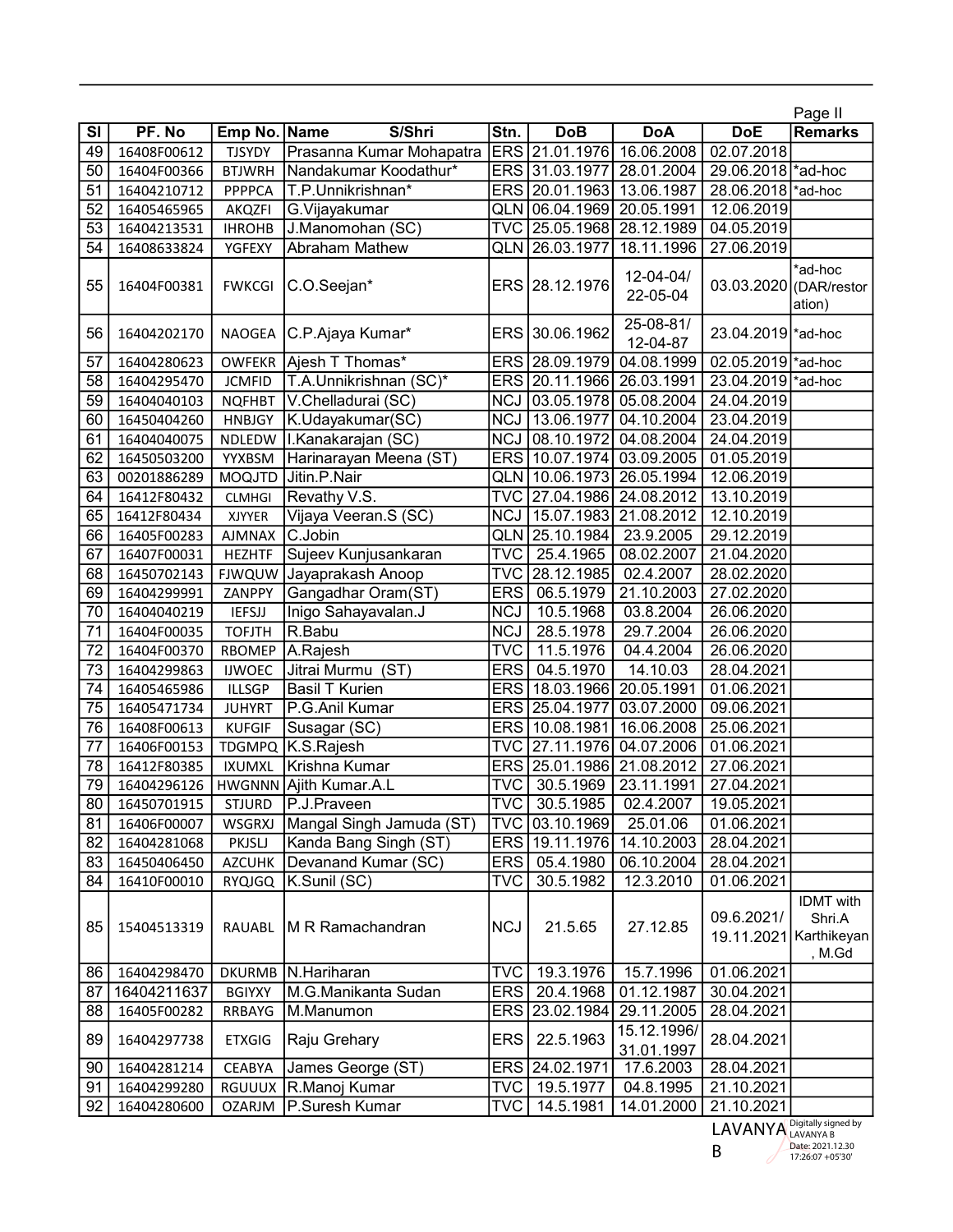|                                                         |                            |                                |                                |            |                                |                        |                                | Page III                                                     |
|---------------------------------------------------------|----------------------------|--------------------------------|--------------------------------|------------|--------------------------------|------------------------|--------------------------------|--------------------------------------------------------------|
| <b>SL</b>                                               | PF. No                     | Emp No. Name                   | S/Shri                         | Stn.       | <b>DoB</b>                     | <b>DoA</b>             | <b>DoE</b>                     | <b>Remarks</b>                                               |
| 93                                                      | 16404298892                | <b>RGXFJB</b>                  | K.Suresh                       |            | ERS 20.01.1972                 | 18.9.1998              | 21.10.2021                     |                                                              |
| 94                                                      | 15551304284                | <b>AYULHR</b>                  | Vibin.S.B                      |            | TVC 31.5.1977                  | 03.6.2013              | 10.11.2021                     |                                                              |
| 95                                                      | 15208MAS92gGYLUMU          |                                | <b>Cyril Sam Mathew</b>        | <b>TVC</b> | 08.8.1988                      | 11.02.08               | 22.10.2021                     |                                                              |
| 96                                                      | 15613040459                | YBKZWD                         | C.Shyam Dev (SC)               | <b>NCJ</b> | 28.02.1982                     | 26.3.2013              | 21.10.2021                     |                                                              |
| 97                                                      | 16414F08754                | <b>GSXHNH</b>                  | Sreerekha.S.S (SC)             | <b>TVC</b> | 15.02.1986                     | 02.6.2014              | 21.11.2021                     |                                                              |
| 98                                                      | 16413MAS238                | <b>WHUGNF</b>                  | Vinod Kumar Meena(ST)          | TVC        | 04.3.1987                      | 21.6.2014              | 21.10.2021                     |                                                              |
| 99                                                      | 16414F08749                | QENFIF                         | Ramji Lal Meena(ST)            | <b>ERS</b> | 10.5.1987                      | 21.6.2014              | 21.10.2021                     |                                                              |
| 100                                                     | 16414F08748                | <b>UOACRP</b>                  | Amit Kumar Meena(ST)           | <b>ERS</b> | 31.01.1983                     | 21.6.2014              | 30.10.2021                     |                                                              |
| 101                                                     | 16412F68552                | <b>XBJRLX</b>                  | Bhagwan Sahay Meena (ST)       | <b>TVC</b> | 20.7.1981                      | 29.3.2012              | 21.10.2021                     |                                                              |
| <b>PASSENGER GUARDS IN</b><br><b>LEVEL-6 PAY MATRIX</b> |                            |                                |                                |            |                                |                        |                                |                                                              |
| 1                                                       | 16412F80387                | AEGQNN                         | Harish Kumar.M                 | QLN        | 19.12.1963                     | 21.08.2012             | 19.12.2014                     |                                                              |
| 2                                                       | 15551405246                | <b>ZTSEKM</b>                  | Karthik.C.K                    |            | TVC 02.6.89                    | 21.6.14                | 13.10.18/<br>10.10.19 M. Rosh, | <b>IDMT</b> with<br>Shri.<br>Sr.Pass.<br>Gd.                 |
| 3                                                       | 16413F59709                | <b>UHSDPG</b>                  | Kumar Ashish Renjan            |            | ERS 16.02.1980 03.6.2013       |                        | 09.10.2019                     |                                                              |
| 4                                                       | 16414F08753                | <b>IMDUFB</b>                  | Ashik.A (OBC)                  |            | TVC 09.4.1986                  | 02.6.2014              | 11.10.2019                     |                                                              |
| 5                                                       | 16414F52855                | QGESED                         | Harish Kumar Meena(ST)         |            | TVC 04.11.1990 03.6.2014       |                        | 28.2.2020                      |                                                              |
| 6                                                       | 16414F08751                | <b>JWHSHZ</b>                  | Sreeja.M (SC)                  |            | ERS 05.10.1985                 | 21.6.2014              | 11.10.2019                     |                                                              |
| $\overline{7}$                                          | 16414F52856                | <b>KUSUFZ</b>                  | Y.Geetha(SC)                   | TVC        | 30.5.1976                      | 21.6.2014              | 11.10.2019                     |                                                              |
| 8                                                       | 16414F08746                | <b>CYMKZY</b>                  | VINOD KUMAR D S (SC)           | <b>TVC</b> | 31.5.1982                      | 21.6.2014              | 11.10.19/<br>14.03.2021        | Seniority/<br>Technical<br>resignation<br>and rejoinig       |
| 9                                                       | 16414F08750                | <b>PQXKNG</b>                  | Prasanth.K.N(SC)               | TVC        | 24.5.1983                      | 21.6.2014              | 11.10.2019                     |                                                              |
| 10                                                      | 16414F08747                | <b>GTLXWH</b>                  | Aneesh.P(SC)                   | QLN        | 22.01.1984                     | 21.6.2014              | 09.10.2019                     |                                                              |
| 11                                                      | 16451405283                |                                | QUMMBN Lijin Raj.R(SC)         | TVC        | 31.5.1988                      | 21.6.2014              | 09.10.2019                     |                                                              |
| 12                                                      | 53107171961                | <b>HLZWBU</b>                  | T.K.Biju Kumar (SC)            | <b>QLN</b> | 15.01.1978                     | 02.9.1997              | 11.10.2019/2 promotion/        | <b>Performa</b><br>8.2.2020 Actual basis<br>on 28.2.20       |
| 13                                                      | 16414F08758                | SRQLOM                         | KALURAM MEENA (ST)             | TVC        | 11.12.1981                     | 12.08.2014             | 11.10.19/                      | Performa<br>promotion/<br>Actual basis<br>07.4.21 on 07.4.21 |
| 14                                                      | 1640P150001                | <b>CCKKON</b>                  |                                |            |                                |                        |                                |                                                              |
| 15 <sup>15</sup>                                        |                            |                                | Aswathy Rajan(SC)              | QLN        | 11.5.1989                      | 13.02.2015             | 21.10.2021                     |                                                              |
| 16                                                      | 16415F07868                | QQIYRQ                         | Divya Krishnan(OBC)            | <b>ERS</b> | 19.5.1986                      | 08.6.2015              | 28.10.2021                     |                                                              |
|                                                         | 16412F21008                |                                | HWPNMP Sanjay Ishwar Diwe (SC) | ERS        | 31.7.1982                      | 16.02.2012             | 21.10.2021                     |                                                              |
| 17                                                      | 16410F00204                | <b>WUYJXI</b>                  | M.Robinson                     | <b>NCJ</b> | 02.4.1986                      | 20.10.2010             | 21.10.2021                     |                                                              |
| 18                                                      | 16405707602                |                                | RUQODR Roopesh.C               | <b>ERS</b> | 05.5.1982                      | 27.10.2003             | 21.10.2021                     |                                                              |
| 19                                                      | 16412F48792                | RSCIJZ                         | T.K.Deepa (SC)                 | TVC.       | 30.5.1983                      | 19.3.2012              | 22.10.2021                     |                                                              |
| 20                                                      | 16409F00049                | <b>OONCST</b>                  | Unnikrishnan.M.R               | <b>ERS</b> | 28.5.1982                      | 08.5.2009              | 21.10.2021                     |                                                              |
| 21                                                      | 16408F00583                | PSOZRY                         | T.Muthulingam (OBC)            |            | NCJ 10.8.1979                  | 12.6.2008              | 21.10.2021                     |                                                              |
| 22                                                      | 16412F93084                | ACLCQF                         | Jitendra Kumar (SC)            |            | ERS 31.01.1987 25.02.2012      |                        | 21.10.2021                     |                                                              |
| 23                                                      | 16408F00846                | YYBOGB                         | Titus.P.K                      |            | TVC 15.5.1969                  | 03.12.2008             | 21.10.2021                     |                                                              |
| 24                                                      | 16410F00001                | GIZWJI                         | Ajith.S.Nair                   | QLN        | 19.3.1985                      | 18.02.2010             | 20.10.2021                     |                                                              |
| 25                                                      | 16411F00014                | <b>TLIJCX</b>                  | Sari.P.R                       |            | ERS 04.4.1988                  | 31.3.2011              | 21.10.2021                     |                                                              |
| 26                                                      | 16410F00002                | ATNLER                         | K.A.Harees                     |            | ERS 22.8.1985                  | 10.02.2010             | 21.10.2021                     |                                                              |
| 27                                                      | 16411F00072                | PFJPFD                         | M.Sasidharan Nair              |            | TVC 05.5.1966                  | 02.6.2011              | 21.10.2021                     |                                                              |
| 28<br>29                                                | 16412F84851<br>16411F00133 | <b>LZQJRL</b><br><b>JMDTTS</b> | V.Abhiraj<br>S.Sreekumar       |            | QLN 29.3.1987<br>TVC 11.4.1966 | 17.4.2012<br>31.5.2011 | 21.10.2021<br>21.10.2021       |                                                              |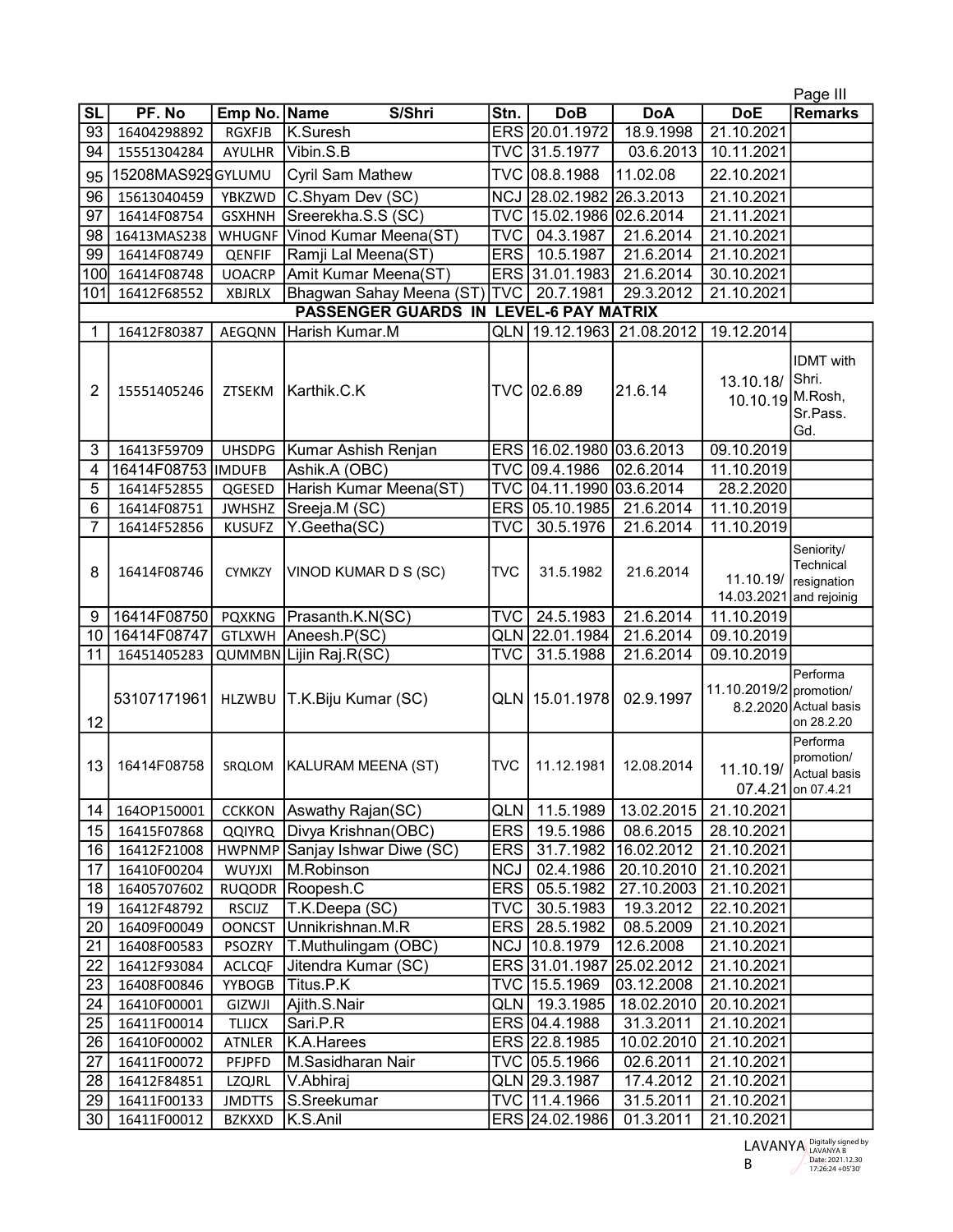|                |                           |                 |                                                                    |            |                               |                           |            | Page IV        |
|----------------|---------------------------|-----------------|--------------------------------------------------------------------|------------|-------------------------------|---------------------------|------------|----------------|
| SI             | PF. No                    | Emp No. Name    | S/Shri                                                             | Stn.       | <b>DoB</b>                    | <b>DoA</b>                | <b>DoE</b> | <b>Remarks</b> |
| 31             | 16404299875               | <b>BYZBBU</b>   | S.M.Santhosh Kumar                                                 |            | TVC 07.4.1976                 | 29.10.2003                | 21.10.2021 |                |
| 32             | 16412F00180               | <b>XREJPJ</b>   | Bholakumar Chowdhari (SC)                                          |            | ERS 02.02.1987                | 24.02.2012                | 21.10.2021 |                |
| 33             | 16411F00016               | <b>TKUOPJ</b>   | R.Renjith (SC)                                                     |            | TVC 10.4.1984                 | 31.3.2011                 | 24.10.2021 |                |
| 34             | 16411F00142               | AAULPW          | Raju.A.J                                                           |            | ERS 25.5.1967                 | 01.6.2011                 | 21.10.2021 |                |
| 35             | 16411F00108               | <b>UPTGRZ</b>   | Samuel.P                                                           |            | QLN 09.4.1962                 | 01.6.2011                 | 21.10.2021 |                |
| 36             | 16411F00129               | LNJYSJ          | Johny Raj.A                                                        |            | TVC 31.5.1965                 | 02.6.2011                 | 21.10.2021 |                |
| 37             | 16411F00134               | <b>JMSRUA</b>   | Narayanan.S                                                        |            | ERS 10.4.1965                 | 02.6.2011                 | 21.10.2021 |                |
| 38             | 16410F00202               | <b>JIKAQJ</b>   | R.R.Rakesh                                                         |            | TVC 19.5.1990                 | 29.10.2010                | 26.10.2021 |                |
| 39             | 16405F00287               | GGFNLO          | Umesh Babu.B                                                       |            | QLN 24.02.1983                | 29.11.2005                | 21.11.2021 |                |
|                |                           |                 | SENIOR GOODS GUARDS IN LEVEL.6 & GOODS GUARD-LEVEL.5 OF PAY MATRIX |            |                               |                           |            |                |
| 1              | 16414F08760               | GIPLUW          | Chhaju Lal Meena(ST)                                               |            | QLN 04.6.1983                 | 24.6.2014                 | 30.07.2017 |                |
| $\overline{c}$ | 16411F00018               | SYAXIU          | C.Sathiyaraj (SC)                                                  | <b>NCJ</b> | 10.6.1988                     | 02.4.2011                 | 21.04.2017 |                |
| 3              | 16408F00300               | <b>NAHONI</b>   | Damen Chandra Saren (ST)                                           |            | ERS 16.8.1977                 | 07.5.2008                 | 31.07.2017 |                |
| 4              | 16410F00172               | <b>EUHJAB</b>   | S.Arun (SC)                                                        |            | QLN 16.3.1985                 | 14.9.2010                 | 31.07.2017 |                |
| 5              | 16404296011               | <b>EMYRLO</b>   | K.J.Chandrasekharan                                                |            | ERS 24.5.1967                 | 05.7.1991                 | 31.12.2020 |                |
| 6              | 16429801094               | ZTQMWY Liji.C.S |                                                                    |            | QLN 30.5.1992                 | 20.01.2018                | 31.12.2020 |                |
| 7              | 16429801100               |                 | LCQGOH Akhil Vinayak.P                                             |            | ERS 01.3.1990                 | 18.01.2018                | 31.12.2020 |                |
| 8              | 16429801096               | <b>WHTEDB</b>   | Vishnu.V                                                           |            | QLN 04.12.1993                | 18.01.2018                | 30.12.2020 |                |
| 9              | 16429801099               | <b>GFFELL</b>   | Abhinand.V.J                                                       |            | NCJ 03.02.1993                | 18.01.2018                | 01.01.2021 |                |
| 10             | 16429801098               | <b>XFTZTL</b>   | Anjali.S                                                           |            | ERS 16.12.1992                | 18.01.2018                | 31.12.2020 |                |
| 11             | 16429801093               | <b>SZPPLK</b>   | Christopher Kurien                                                 |            | ERS 24.12.1990                | 19.01.2018                | 30.12.2020 |                |
| 12             | 16429801097               | <b>FHTDPK</b>   | Vidya.S                                                            |            | QLN 30.5.1991                 | 18.01.2018                | 30.12.2020 |                |
| 13             | 15414040496               | DEXRKU          | V.Rajasekharan                                                     |            | QLN 15.5.1983                 | 02.6.2014                 | 30.12.2020 |                |
| 14             | 15414040498               | KESQOD          | D. Thamburu                                                        |            | QLN 31.5.1986                 | 02.6.2014                 | 26.03.2021 |                |
| 15             | 16429801223               | AQYYQK          | Siad.l                                                             |            | QLN 17.8.1989                 | 13.8.2018                 | 30.12.2020 |                |
| 16             | 16429801225               | <b>XNLKKB</b>   | Harikrishnan.B                                                     |            | ERS 24.3.1994                 | 13.8.2018                 | 31.12.2020 |                |
| 17             | 16429801091               | <b>IGLSKC</b>   | Anjukrishna.G (OBC)                                                |            | ERS 21.9.1991                 | 18.01.2018                | 26.03.2018 | <b>RRB</b>     |
| 18             | 16429801092               | YKJGIG          | Ajay.S.Nair                                                        |            | ERS 14.8.1990                 | 20.01.2018                | 25.03.2018 | <b>RRB</b>     |
| 19             | 16404206721               |                 | MWCHBL Shaji Idiculla                                              |            | ERS 23.4.1962                 | 08.10.1983/<br>09.02.1988 | 31.12.2018 | 60% PR Q       |
| 20             | 16429801285               | MWMNIJ          | Riyamol.P.A                                                        |            | ERS 18.02.1990                | 11.3.2019                 | 03.05.2019 | <b>RRB</b>     |
| 21             | 16413F90451               | <b>HHXNEF</b>   | Radhika S                                                          |            | QLN 09.03.1984 26.02.2013     |                           | 24.02.2020 | 60% PR Q       |
| 22             | 16413F90467               | THZSWG          | Ajitharani.A                                                       |            | QLN 20.05.1978 26.02.2013     |                           | 24.02.2020 | 60% PR Q       |
| 23             | 16413F61814               | RDJUEN          | Viji C                                                             |            | QLN 25.05.1985 26.02.2013     |                           | 24.02.2020 | 60% PR Q       |
|                | 24   16413F90452          | <b>ECHJEP</b>   | Sreejakumari .V                                                    |            | QLN 18.05.1984 26.02.2013     |                           | 24.02.2020 | 60% PR Q       |
|                | 25   16413 F90446         | AGDPTM          | Sujith Kumar K.S                                                   |            | ERS 02.02.1983 26.02.2013     |                           | 29.01.2020 | 60% PR Q       |
|                | 26 16412F13964            | JAUBOO          | B Bineesh                                                          |            | ERS 05.05.1986 19.03.2012     |                           | 29.01.2020 | 60% PR Q       |
| 27             | 16413F90445               |                 | HHTFGN   Vijeesh Kumar v                                           |            | QLN   10.05.1988   26.02.2013 |                           | 24.02.2020 | 60% PR Q       |
|                | 28 16413F90454            | DSCGDX          | Sobhana N B                                                        |            | QLN 09.02.1978 26.02.2013     |                           | 25.02.2020 | 60% PR Q       |
|                | 29 16413F90462            |                 | NPQHNM   N K Sajitha (SC)                                          |            | ERS 18.05.1980 26.02.2013     |                           | 24.02.2020 | 60% PR Q       |
|                | 30 16413F90440            | QISGQG          | Jisha K B                                                          |            | ERS 05.02.1986 25.02.2013     |                           | 29.01.2020 | 60% PR Q       |
| 31             | 16413F61827               | NYOXHB Jisha R  |                                                                    |            | ERS 23.02.1977 26.02.2013     |                           | 29.01.2020 | 60% PR Q       |
|                | 32 16413F90464            |                 | QQXQXH Radhika Laxmi G                                             |            |                               | QLN 02.09.1978 26.02.2013 | 25.02.2020 | 60% PR Q       |
|                | 33   16413 F90458         |                 | WQAELQ   Prasad K S                                                |            |                               | ERS 04.05.1979 26.02.2013 | 25.02.2020 | 60% PR Q       |
|                | 34   16412F48775          | FGIHYK          | Srinivasa Rao Jogi                                                 |            | ERS 06.08.1985 18.02.2012     |                           | 24.02.2020 | 60% PR Q       |
|                | 35   16414 F67977         | <b>GJCADG</b>   | Jagpal Meena (ST)                                                  |            | ERS 06.11.1991 07.08.2014     |                           | 24.02.2020 | 60% PR Q       |
|                | 36   16412F41864          | EWFGNB          | Kailash Prasad Singh                                               |            | ERS 01.01.1983 23.02.2012     |                           | 03.03.2020 | 60% PR Q       |
| 37             | 42504515584               | <b>UHTHPE</b>   | A Lawrence                                                         |            | NCJ 25.04.1977 04.06.2012     |                           | 12.10.2020 | IDT            |
|                | 38   16413F90434   AHZUNW |                 | Saritha S                                                          |            | QLN 15.05.1982 26.02.2013     |                           | 24.11.2020 | 60% PR Q       |

LAVANYA Digitally signed by LAVANYA B<br>B